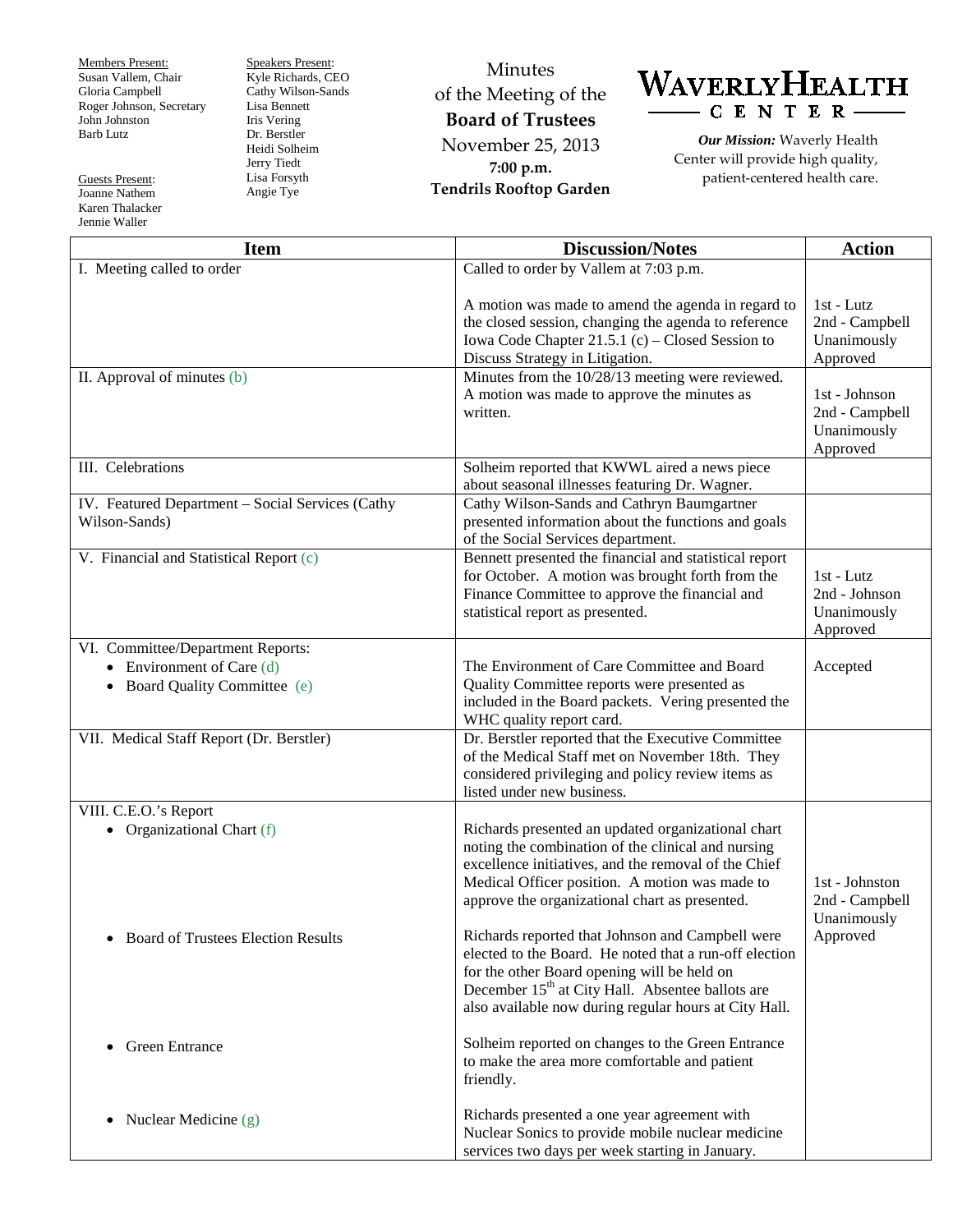|                                                                                                                                                                                                                                                                                                                       | Richards noted that we have requested that they<br>change JCAHO in the contract to The Joint<br>Commission. A motion was made to approve the<br>agreement including the above noted change.                                                                                                                                                                  | 1st - Johnson<br>2nd - Lutz<br>Unanimously<br>Approved      |
|-----------------------------------------------------------------------------------------------------------------------------------------------------------------------------------------------------------------------------------------------------------------------------------------------------------------------|--------------------------------------------------------------------------------------------------------------------------------------------------------------------------------------------------------------------------------------------------------------------------------------------------------------------------------------------------------------|-------------------------------------------------------------|
| IX. Old Business<br>• Christophel Clinic Expansion                                                                                                                                                                                                                                                                    | Richards and Solheim presented an update on the<br>Christophel Clinic expansion project. They noted<br>that the project is somewhat ahead of schedule and<br>has had only a few minor changes.                                                                                                                                                               |                                                             |
| X. New Business<br>• Change of Status on Medical Staff - Provisional<br>to Regular Appointment:<br>" Weiwei Li, MD - Courtesy, Cardiology,<br>Covenant<br>• Provisional Appointment to Medical Staff:<br>Kerrie Bossard, MD - Active, General Surgery,<br><b>WHC</b><br>Reappointments to Medical Staff:<br>$\bullet$ | Privileging items were presented as individually<br>listed at left. All files have been reviewed by the<br>Executive Committee of the Medical Staff. The<br>Executive Committee recommends approval. A<br>motion was made to approve all privileging items as<br>individually considered and recommended by the<br>Executive Committee of the Medical Staff. | 1st - Campbell<br>2nd - Johnston<br>Unanimously<br>Approved |
| E. Anthony Otoadese, MD - Courtesy, Vascular<br>Medicine, NICTSC, PC<br><b>Resignations from Medical Staff:</b><br>$\bullet$<br>· James Turek, MD - Courtesy, OB-Gyn, Trinity<br><b>Regional Medical Center</b>                                                                                                       |                                                                                                                                                                                                                                                                                                                                                              |                                                             |
| New/Revised Policies & Procedures:<br>• Iowa Physician Orders for Scope of Treatment<br>$(IPOST)$ $(h)$                                                                                                                                                                                                               | The new policy listed at left was presented for<br>review as included in the Board packets. The policy<br>has been reviewed by the Executive Committee of<br>the Medical Staff and is recommended for approval.<br>A motion was made to approve the policy as written.                                                                                       | 1st - Campbell<br>2nd - Lutz                                |
| <b>ACO</b> Discussion                                                                                                                                                                                                                                                                                                 | Richards reported that a conference call was held<br>with Unity Point regarding possible participation in<br>their ACO. It was determined that reporting<br>measures at this time would be a manual process.<br>Due to the staff resources required and the upcoming<br>change in leadership, the Board is not interested in<br>joining an ACO at present.   | Unanimously<br>Approved                                     |
| Finance Committee (i)                                                                                                                                                                                                                                                                                                 | Bennett reported that the Finance Committee met on<br>November 19. Minutes from the meeting were<br>included in the Board packet.                                                                                                                                                                                                                            |                                                             |
| " Capital Lease - Dragon Medical Network<br><b>Edition and Nuance Management Console</b><br>Software                                                                                                                                                                                                                  | Tiedt presented a capital lease for Dragon Medical<br>Network Edition and Nuance Management Console<br>Software. The lease is for 36 months, with payment<br>deferred for the first 6 months, and a \$1 buyout at the<br>end of the lease. A motion was made to approve the<br>capital lease at a total cost of \$63,783.90.                                 | 1st - Johnson<br>2nd - Johnston                             |
| • Charity Care                                                                                                                                                                                                                                                                                                        | Bennett presented the following applications for<br>charity care:<br>Application is for a single person that<br>٠<br>qualifies for a 100% write off under our<br>charity care policy. The total to be written<br>off is \$17,136.<br>Application is for a single person that<br>٠<br>qualifies for 100% write off under our                                  | Unanimously<br>Approved                                     |